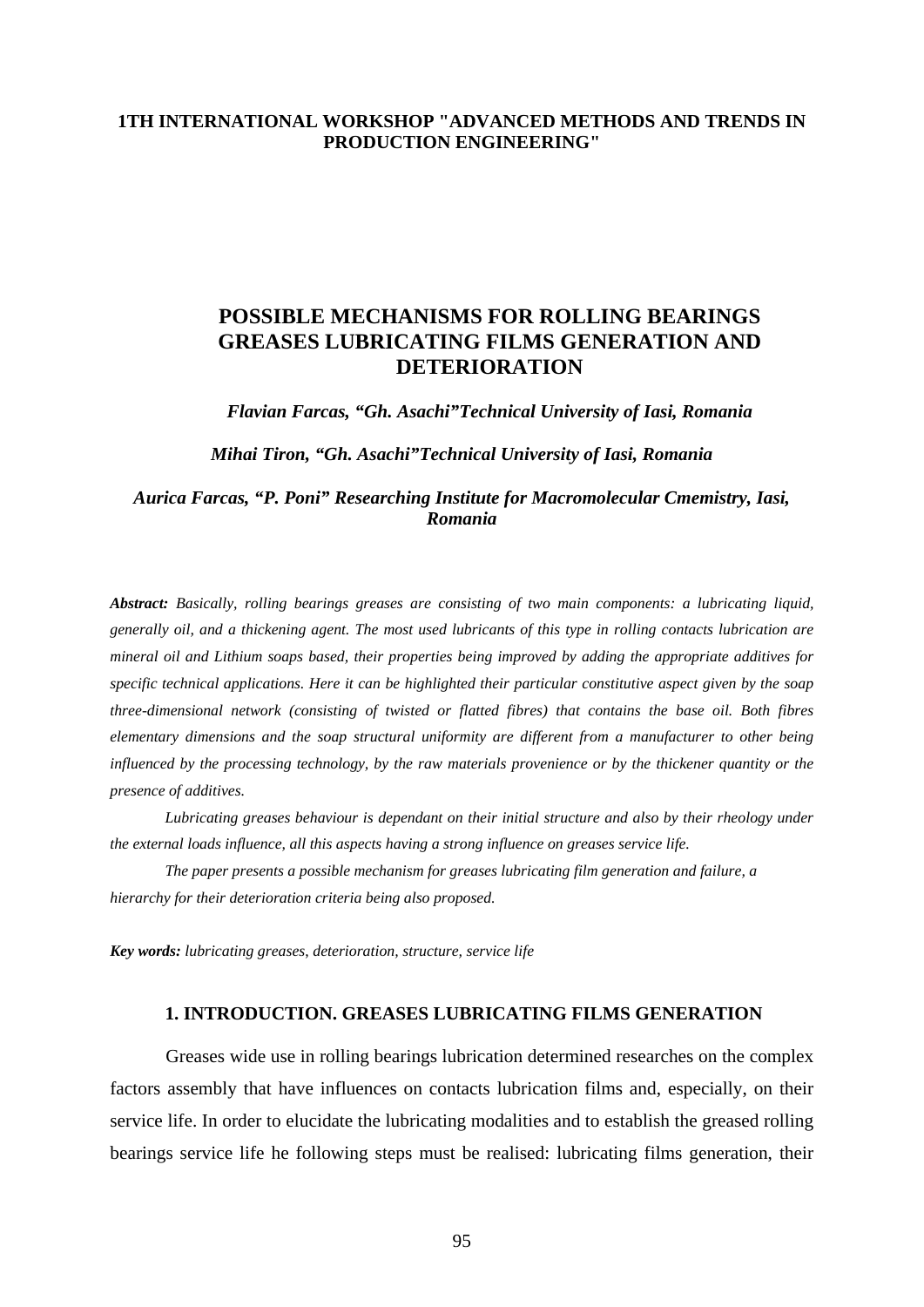thickness, films influence factors and its deterioration. For each influence factor optimal intervals must be established and rolling bearings greases service life must be determined.

Concerning the lubricating grease film generation it can be affirmed that the up to date information is disperse and, sometimes, contradictory. With time two researching tendencies could be highlighted. Some of them are considering the lubricant as being an unique entity that by various mechanisms is separating the contact surfaces [1, 2, 3, 4] ensuring a fully flooded lubrication. Other points of view are considering that lubricatings film generation is always controlled by the poor lubricant flow, the quantity being dependant on its composition and rheology, this situation corresponding to a starved/semi-starved lubrication regime.

First of these models is neglecting that a part of the fibrous structure is destroyed due to contacts heavy loads and some of these fibres are deposited on bearings raceways whose surfaces are separated by this small soap quantity. For films thickness calculus only the grease that passes the contact is considered, the solid soap deposited film being neglected for this first point of view. The experimental results show also that at contacts entrance initially there is no sufficient lubricant able to ensure a fully flooded lubrication [5]. This is one of the reasons for which the starved/semi-starved lubrication theory is more and more accepted, experimental results being in correlation with this hypothesis. Also this second model was developed in two directions. The first one considers that, initially, the whole lubricant volume is directed on raceways sideways from where the rolling contacts are continuous fed with lubricant. The second one considers that the lubricant is deposited on raceways sideways and that the contact is separated from the rest of the bearings elements, the lubricant expelling from the raceways being stopped by this grease barrier. Until this stage it can be affirmed that all these models are simple and they have no consistent experimental support, greases behaviour being very complex and governed by mechanisms that are dependant on lubricants components, their rheology and apparent viscosity, the rolling bearings internal geometry and functioning conditions having important influences in time [6, 7].

When considering greases in rolling bearings heavy loaded contacts lubrication EHD conditions are obtained the pressure distribution being similar with that for oil lubrication regimes. In opposite to oils, the grease film thickness is not constant in time being about 50% of base oil lubricating films thickness when fresh grease is taken into account and it becomes about (0.5-0.7) of base oil thickness after a period of stabilization. A global analyse of films generation [6, 7, 8] considers that the lubricating film depends on both greases rheology and on soaps structure properties, the proposed model that takes into account structures damaging and oil-soap separation being presented in figure 1.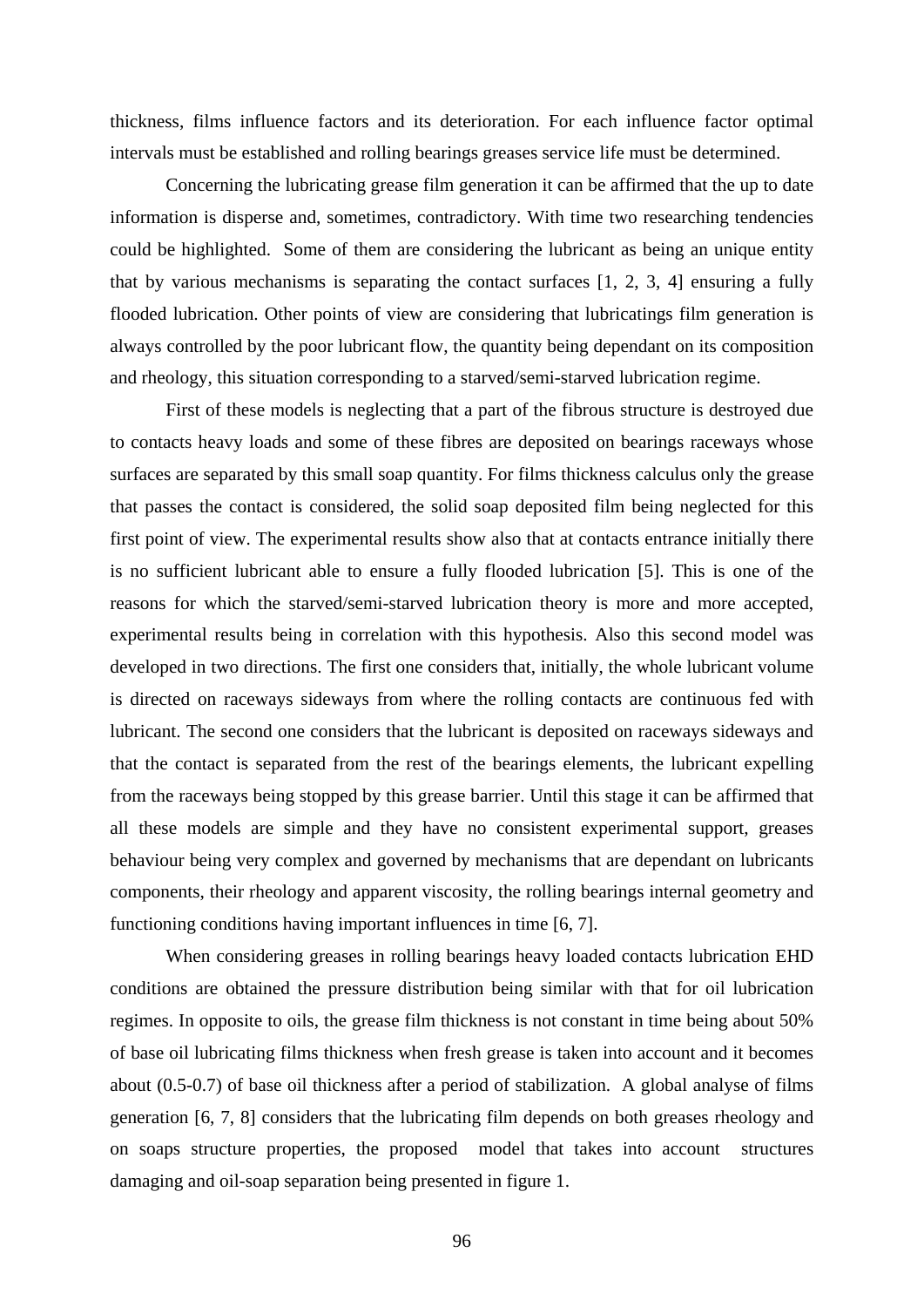

**Fig.** 1 *Grease film generation*

Based on experimental data it was established that greases starvation begins from 0,1 m/s sliding velocities, up to this value having a semi-starved or fully flooded lubrication (figure 2).



**Fig. 2** *Lubricating regimes limits*

In heavy loaded and high speed conditions or with time, lubricants deterioration is increasing, its apparent viscosity becomes higher and less possibilities for contacts lubricant feeding occurs, the starvation phenomenon being more present.

#### **2. DETERIORATION CRITERIA**

 For lubricating greases service life estimation damaging the criteria must be established. Due to the necessity of endurance investigations and to the complexity of the experimental rigs the researches in this filed were disperse and they were focused on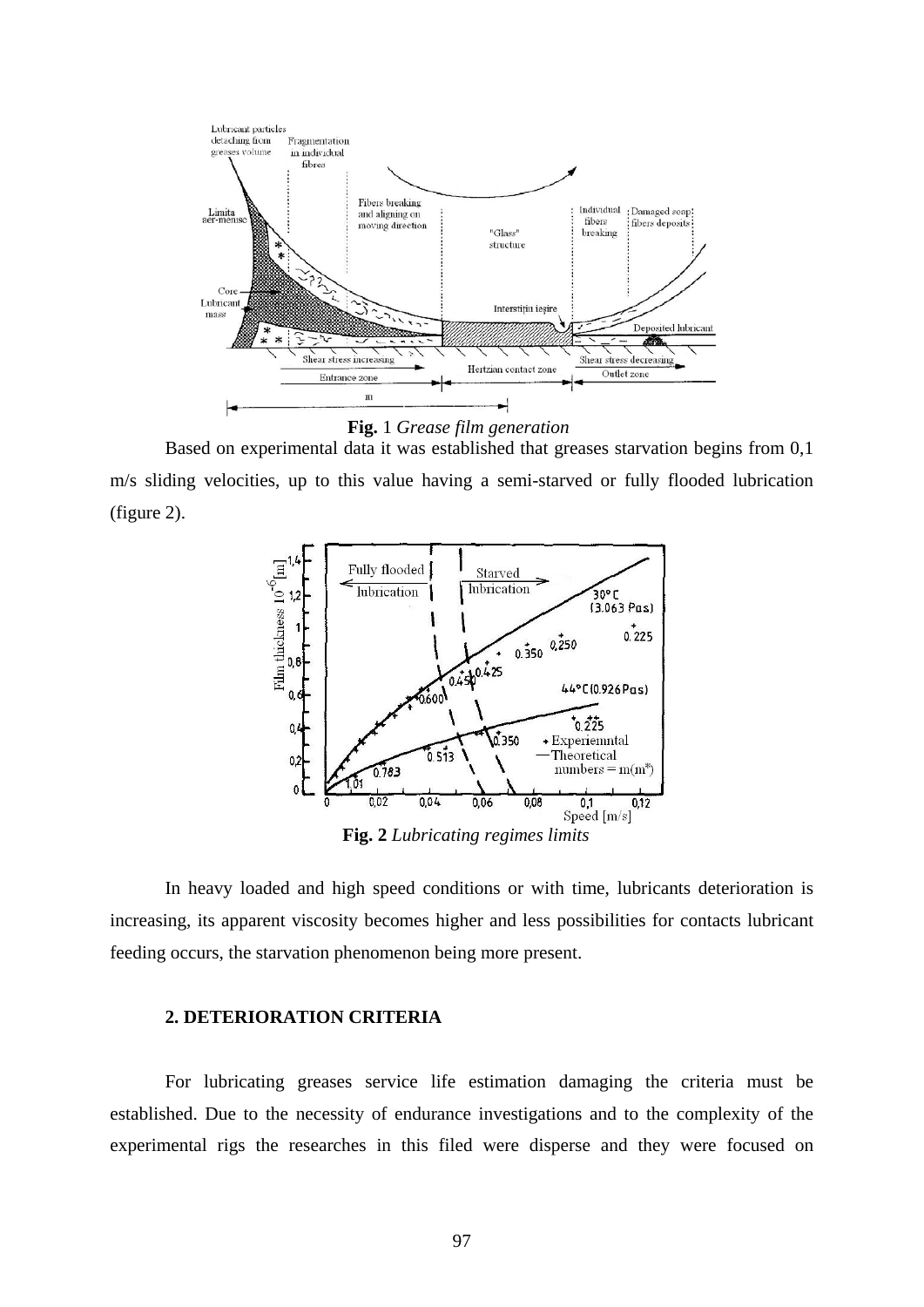lubricants physical/chemical characteristics evolution with time or on the influence of some bearings functioning parameters on their behaviour.

 Among greases deterioration degree criteria the following are generally accepted: - *the chemical criteria* (the antioxidant quantity, total or organic acidity, the molecular specific mass);

- *the physical criteria* (oil-soap separation, debris particles quantity);

- *the structural criterion* (soaps structure/composition evolution in time).

A synthesis of the rolling bearings greases possible deterioration modalities vs. different influence factors is presented in figure 3.



**Fig. 3.** *Deterioration criteria*

#### **3. STRUCTURAL CRITERION ANALYSIS**

The own researches established that the essential Lithium based greases deterioration factors are the structural architecture damaging and the oil-soap separation.

Fresh, intermediary and damaged (when films breakdown occurred) grease samples were collected. After specific preparation structure SEM photographs were done, the greases structure evolution being presented in figures 4-6. It can be observed that the fresh sample (figure 4) has a three-dimensional soap mesh with flat or twisted fibres and in its holes microoil drops are present. The middle test sample grease has the fibres oriented to the movement direction and small soap conglomerates begin to appear, some of meshes holes are destroyed and the oil-soap separation phenomenon is in its first stage of evolution (figure 5). When complete damaging occurred the lubricant is not able to ensure the contacts lubrication because of the oil-soap separation, the soap mesh being totally damaged and the oil expelled from bearings raceways (figure 6).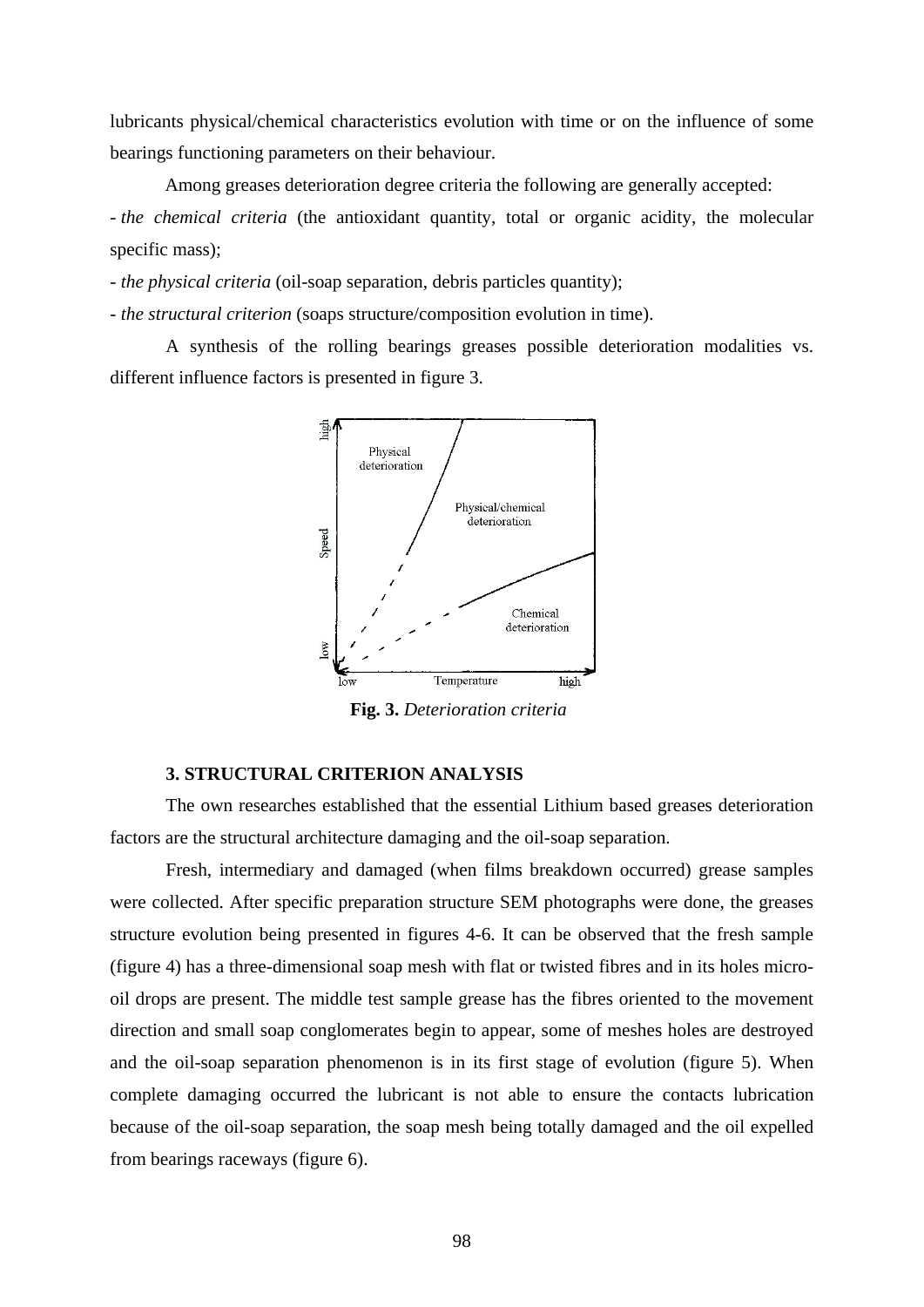

**Fig. 4**. *Fresh grease probe*



**Fig. 5.** *Middle test grease probe*



**Fig. 6.** *Damaged grease probe*

## **4. CONCLUSIONS**

a. The rolling contacts greases lubricating film generation is a complex phenomenon and it depends on lubricants composition and structure but also on bearings functioning conditions.